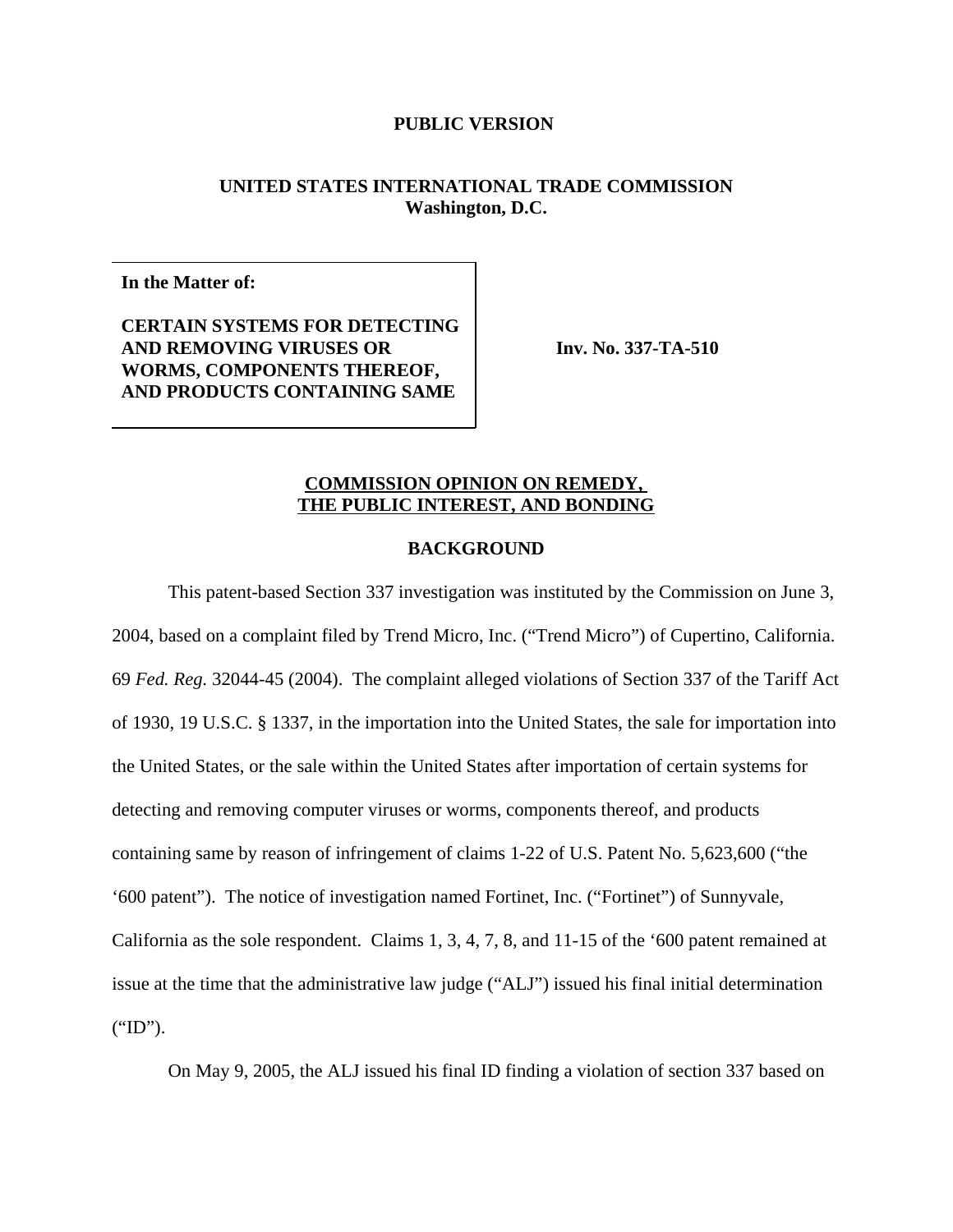his findings that claims 4, 7, 8, and 11-15 of the '600 patent are not invalid or unenforceable, and are infringed by respondent's products. These claims cover the software module in the infringing systems. The ALJ also found that claims 1 and 3 of the '600 patent are invalid as anticipated by prior art and that a domestic industry exists. He also issued his recommended determination ("RD") on remedy and bonding. Petitions for review were filed by both private parties on May 20, 2005. The Commission investigative attorney ("IA") did not file a petition. On May 27, 2005, both private parties filed responses. The IA filed a single response to both of the parties' petitions on June 2, 2005.

On July 8, 2005, the Commission issued a notice that it had determined not to review the ALJ's final ID on violation, thereby finding a violation of Section 337. 70 *Fed. Reg*. 40731 (July 14, 2005). The Commission also requested briefing on the issues of remedy, the public interest, and bonding. *Id.* Submissions on the issues of remedy, the public interest, and bonding were filed on July 18, 2005, by all parties. All parties filed response submissions on July 25, 2005.

## **DISCUSSION**

## **I. REMEDY**

Having found a violation of Section 337, we must consider the issues of remedy, the public interest, and bonding. 19 U.S.C. §§ 1337(d) and (f). With respect to remedy, the Commission may issue a remedial order excluding the goods of the person(s) found in violation (a limited exclusion order) or, if certain criteria are met, against all infringing goods regardless of the source (a general exclusion order). The Commission also has authority to issue cease and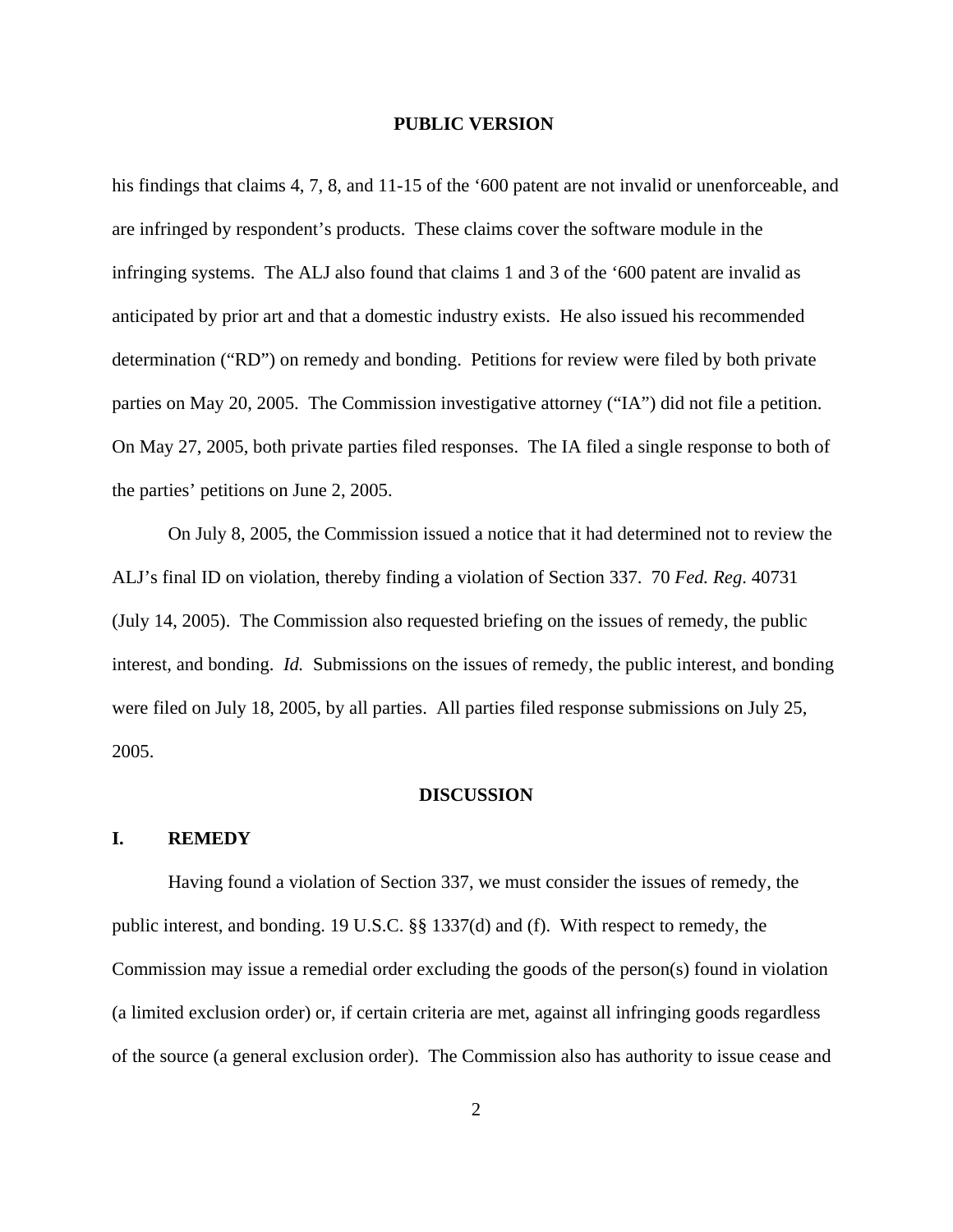desist orders prohibiting conduct in violation of Section 337. *See* 19 U.S.C. § 1337(f). The Commission has broad discretion in selecting the form, scope and extent of the remedy in a Section 337 proceeding, and judicial review of its choice of remedy is governed by the abuse of discretion standard. *Fuji Photo Film Co. v. United States Int'l Trade Comm'n*, 386 F.3d 1095, 1106-1107 (Fed. Cir. 2004).

In this investigation, all the parties agree that the appropriate remedy is a limited exclusion order excluding the importation of any Fortinet FortiGate products covered by the asserted claims of the '600 patent. The parties disagree, however, as to whether the exclusion order should be limited to the importation of all FortiGate products, including hardware, components and software, or only to FortiGate hardware when combined with the infringing software module. The parties also disagree as to whether the exclusion order should prohibit the distribution of software maintenance releases and updates, and the importation of hardware and related articles that would allow Fortinet to service systems purchased before the Commission enters its order. The parties also do not agree as to whether a certification provision should be included in the order, the appropriate amount of any bond during the Presidential review period, and the appropriate scope of a cease and desist order.

Complainant Trend Micro argues that the exclusion order should cover all FortiGate products, including hardware, software and components that do not have substantial noninfringing uses, including components and software necessary for the repair and service of Fortigate products that entered the United States prior to entry of the Commission's order. Moreover, Trend Micro argues for a cease and desist order that would prohibit any activity in the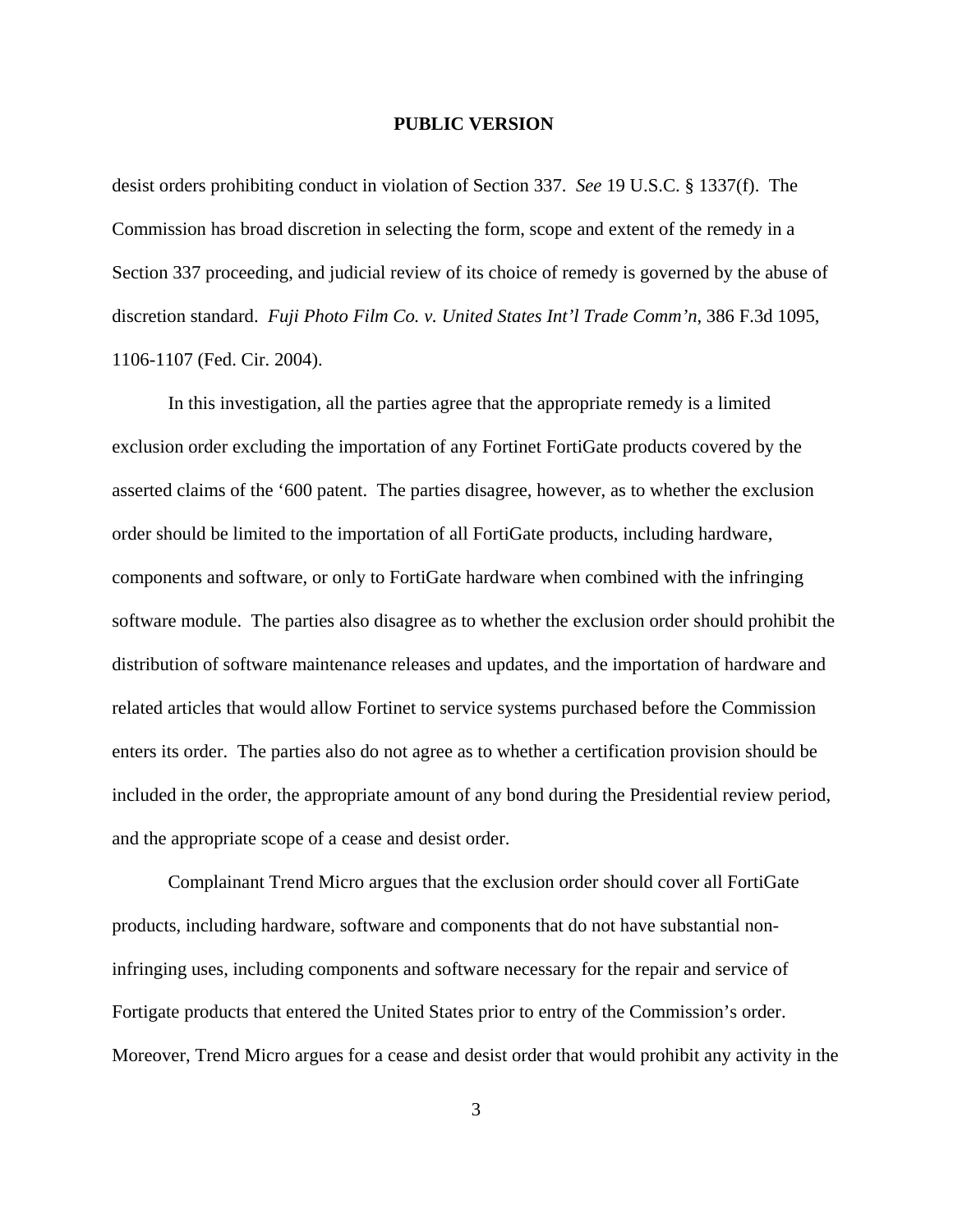United States relating to the infringed patent, including technical support and service.

Respondent Fortinet argues that the limited exclusion should cover only the software module that infringes the asserted claims of the '600 patent and not other Fortinet hardware and software which have no nexus to the infringement. Fortinet also contends that the exclusion order should allow Fortinet to continue to import articles necessary to service, repair, and properly use FortiGate units imported prior to the effective date of the Commission's orders. With respect to the cease and desist order, Fortinet submits that the order should be limited to the infringing antivirus software module and not other non-infringing Fortinet products, and permit Fortinet to provide service and repair of FortiGate products imported and sold by Fortinet before the effective date of the order.

The scope of the remedy is dependent on the scope of the investigation, which is determined by the notice of investigation. *See Certain Insect Traps*, Inv. No. 337-TA-498, Order No. 7 (April 2004). In this case, the notice of investigation identified the infringing products as *systems* for detecting and removing viruses or worms, components thereof, and products containing same. Therefore, the scope of the investigation extends to hardware that is part of an infringing system. Accordingly, our remedial orders cover FortiGate hardware components only in instances where an infringing anti-virus software module is installed on the FortiGate hardware. We determine to issue both a limited exclusion order which prohibits the importation of any infringing FortiGate products, including software that would result in infringement of the '600 patent whether alone or when combined with other Fortinet components, and a cease and desist order directed to Fortinet prohibiting certain infringing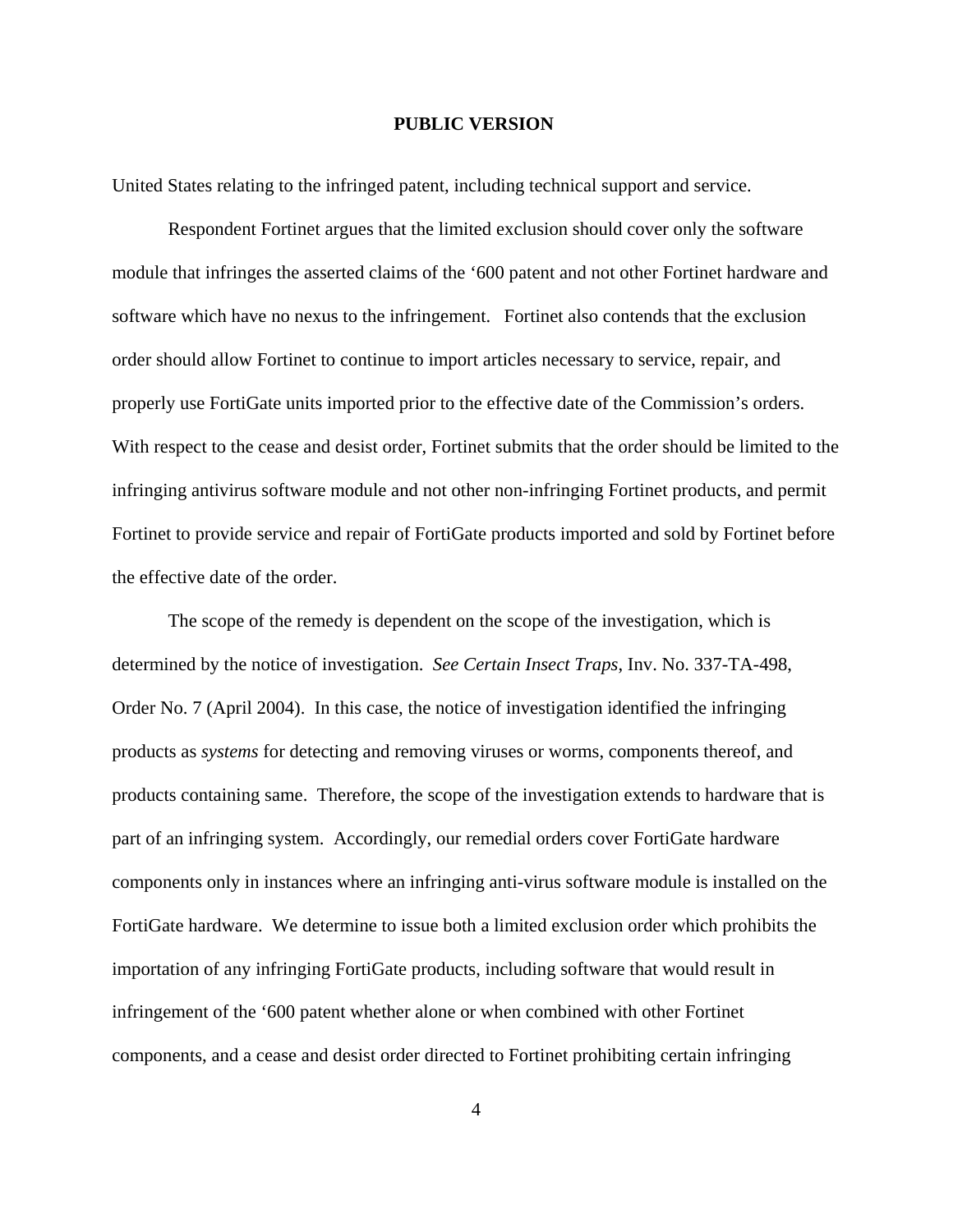conduct.

Our exclusion order bars the importation of infringing antiviral software in a tangible medium but, consistent with Commission practice and out of deference to the U.S. Bureau of Customs and Border Protection (Customs), does not prohibit the electronic transmission of the infringing software. *See Certain Hardware Logic Emulation Systems and Components Thereof*, Inv. No. 337-TA-383, Comm'n Opinion at 27 (March 1998) ("*Hardware Logic*")(holding that while the Commission has the legal authority to exclude electronic transmissions, such transmissions would not be covered by the exclusion order out of deference to Customs, which has determined not to regulate electronic transmissions).<sup>1</sup>

We decline to include a certification provision in our limited exclusion order because Customs is capable of determining whether imported FortiGate hardware contains the infringing software, and there is no evidence that Fortinet imported non-infringing products prior to the issuance of the exclusion order. Consequently, we determine that a certification provision is neither necessary or appropriate in this case.

Our cease and desist order bars the electronic transmission of the infringing antivirus software module by Fortinet. As the Commission noted in *Hardware Logic,* for a cease and desist order not to cover electronic transmissions would allow for an obvious method of circumvention such that the cease and desist order would be rendered "meaningless." *Hardware*

<sup>&</sup>lt;sup>1</sup> Software maintenance releases and database updates are provided to Fortinet's customers through electronic transmissions. *See*, Xie, Hearing Tr. at 1370. Thus, because the limited exclusion order does not cover electronic submissions, it is not necessary to include a specific provision in the exclusion order to address this exception.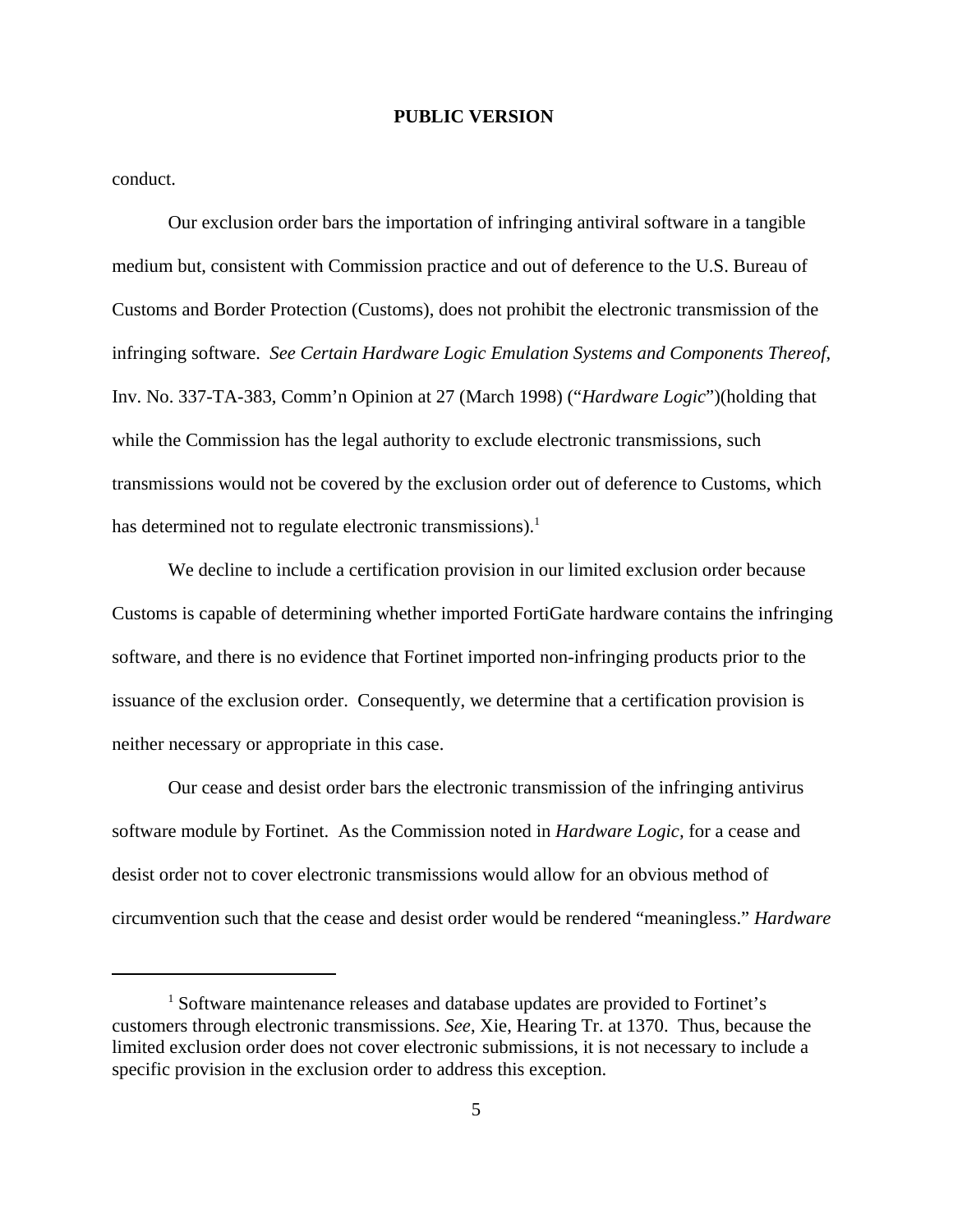*Logic*, Comm'n Op. at 39. We also find, consistent with Commission precedent, that a cease and desist order is appropriate here because the record indicates that Fortinet has a commercially significant inventory of infringing product in the U.S. *See Certain Crystalline Cefadroxil Monohydrate*, Inv. No. 337-TA-293, Comm'n Opinion at 6 (January 19, 1990). Moreover, in view of *Hardware Logic*, which exempted the importation of spare parts to service products already in the hands of respondent's customers, our cease and desist order also includes an exception to allow Fortinet to provide its current customers with software maintenance releases and virus updates to Fortinet's virus signature database via electronic transmission. The cease and desist order also allows for the provision of service or replacement parts for customers that purchased their covered systems prior to the date of issuance of our Order. We make these exceptions because if Fortinet's customers are denied receiving software maintenance releases, updates, services or replacement parts, the antivirus capabilities of the FortiGate products already held by customers may be quickly become ineffective. *See Certain Sortation Systems, Parts Thereof, and Products Containing Same*, Inv. No. 337-TA-460, Comm'n Op. at 20.

#### **II. The Public Interest**

Section 337(d) directs the Commission to consider public interest factors before issuing a remedial order, including the effect of any such remedial order on the "public health and welfare, competitive conditions in the United States economy, the production of like or directly competitive articles in the United States, and United States consumers." 19 U.S.C. § 1337(d) and (f).

We find that there are no public interest concerns that would preclude issuance of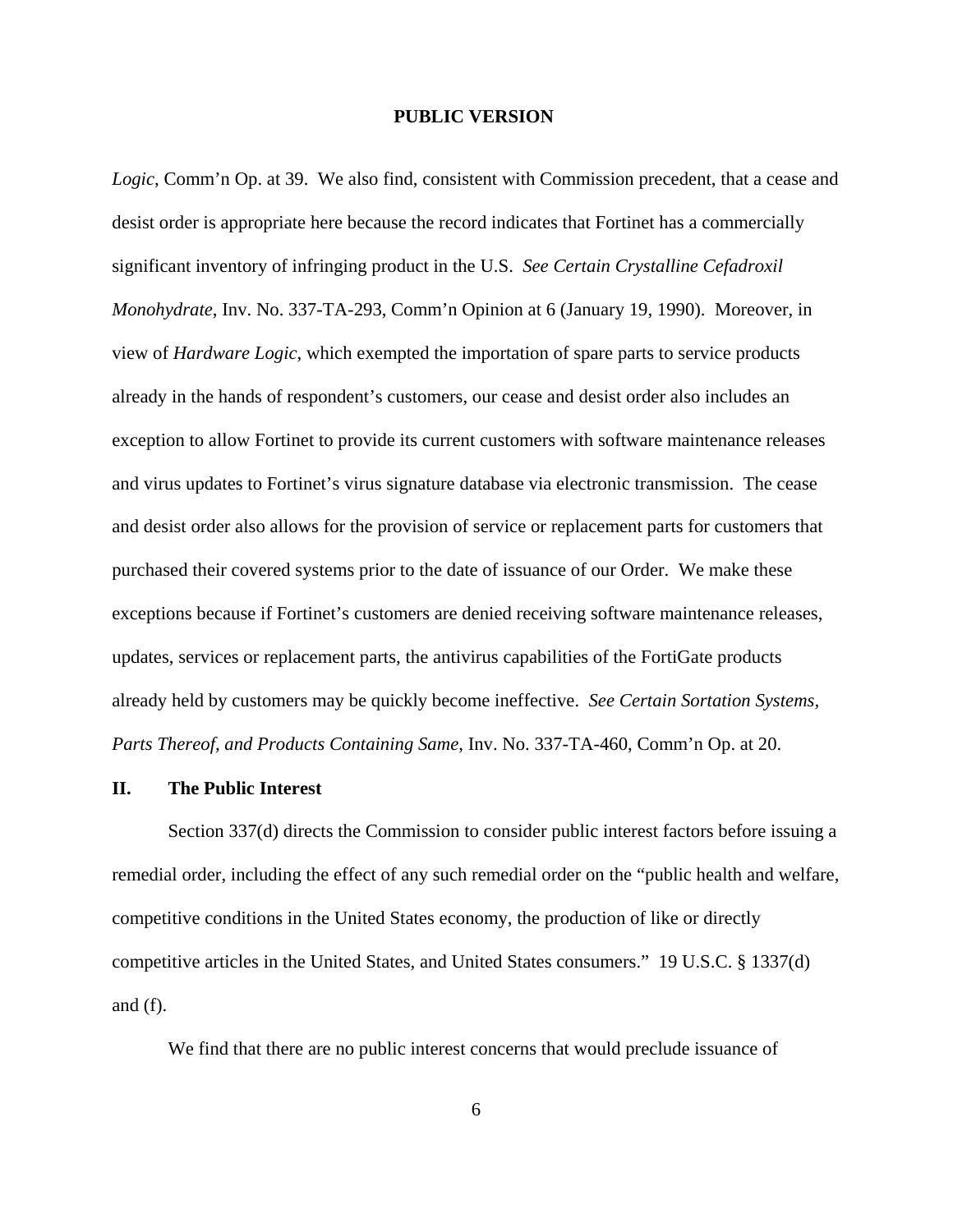remedial orders in this investigation. While the protection of computer systems from viruses and worms could be considered a matter of public welfare, no reason exists to believe that the U.S. demand for such products cannot be met by entities other than Fortinet. The fact that the proposed orders allow for current customers of Fortinet to receive maintenance and repair services, and to obtain maintenance releases and updates to the virus signature database further allays any concerns of this nature. Finally, the public interest favors the protection of U.S. intellectual property rights by excluding infringing imports.

## **III. Fortinet's Bond**

Section 337(j) provides for the entry of infringing articles during the sixty (60) day Presidential review period upon posting of a bond, and states that the bond is to be set at a level sufficient to "protect complainant from any injury" during the Presidential review period. 19 U.S.C. § 1337(j); *see also* Commission Rule 210.50(a)(3), 19 C.F.R. § 210.50(a)(3).

The ALJ found that "both Fortinet and Trend Micro have numerous relevant models and product lines," and that "the price comparison is made more difficult by the fact that Fortinet's products are a combination of hardware and software while those of Trend Micro are software only." ID at 164. As a result, he recommends that a bond of 100 percent of entered value of the infringing imported products be set to permit temporary importation during the Presidential review period. For the reasons stated by the ALJ, we determine that the amount of the temporary importation bond provided for under section 337(j)(3) shall be 100 percent of the entered value of the articles covered by the limited exclusion order. Where there is inadequate pricing information, the Commission has traditionally set the bond at 100 percent of entered value of the